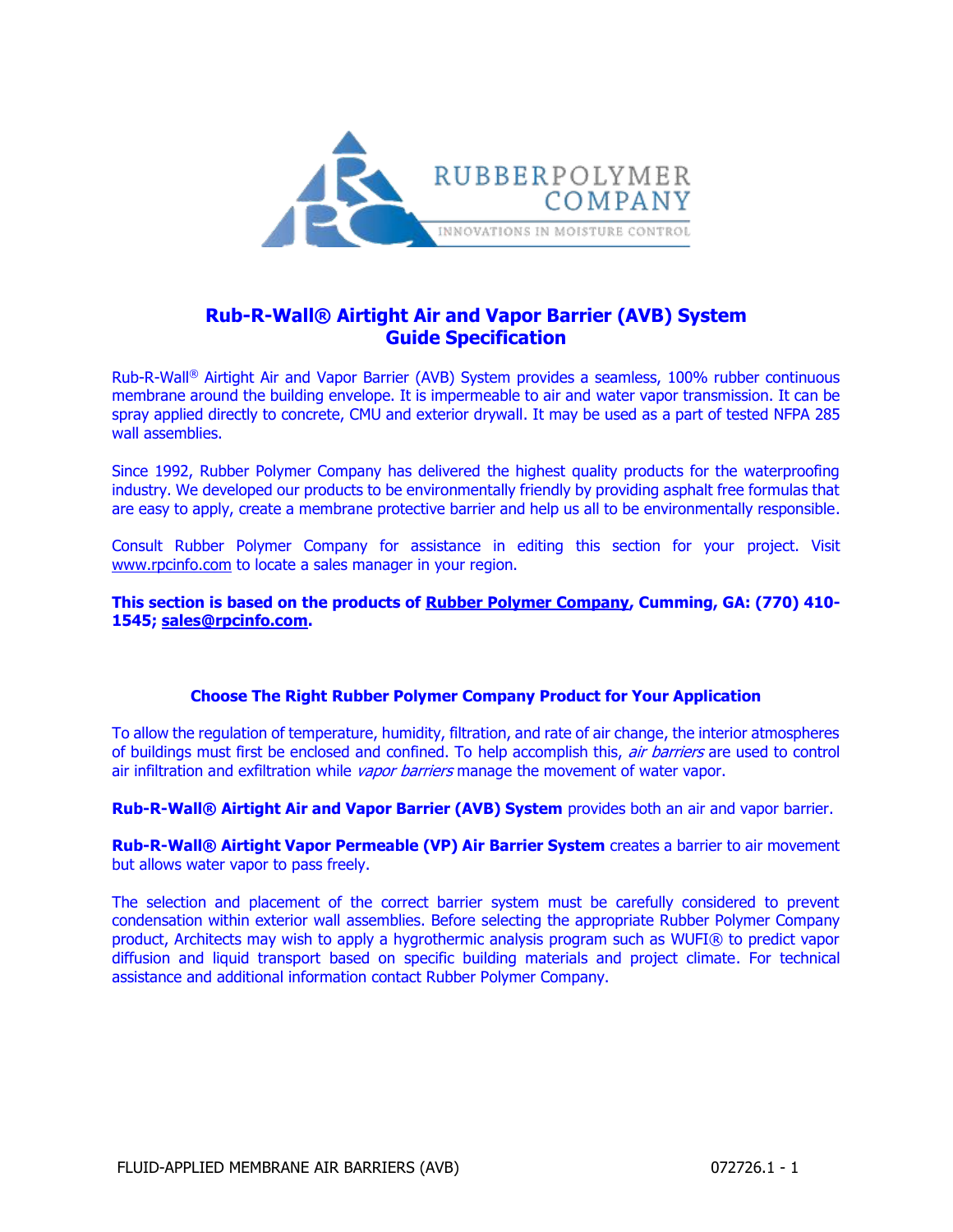## SECTION 072726.1 – FLUID-APPLIED MEMBRANE AIR BARRIERS (AVB)

## PART 1 - GENERAL

- 1.1 SUMMARY
	- A. Section Includes:
		- 1. Fluid-applied, rubber-polymer-based water-vapor-retarding air barrier membranes.
		- 2. Accessories.

## 1.2 REFERENCES

Specifier: If retaining this optional Article, edit list to correspond to references retained after editing.

- A. References, General: Versions of the following standards current as of the date of issue of the project or as required by applicable code apply to the Work of this Section.
- B. ASTM International:
	- 1. ASTM C836/C836M Standard Specification for High Solids Content, Cold Liquid-Applied Elastomeric Waterproofing Membrane for Use with Separate Wearing Course.
	- 2. ASTM D95 Standard Test Method for Water in Petroleum Products and Bituminous Materials by Distillation.
	- 3. ASTM D412 Standard Test Methods for Vulcanized Rubber and Thermoplastic Elastomers - Tension.
	- 4. ASTM D751 Standard Test Methods for Coated Fabrics.
	- 5. ASTM D781 Standard Test Methods for Puncture and Stiffness of Paperboard and Corrugated and Solid Fiberboard.
	- 6. ASTM D882 Standard Test Method for Tensile Properties of Thin Plastic Sheeting.
	- 7. ASTM D903 Standard Test Method for Peel or Stripping Strength of Adhesive Bonds.
	- 8. ASTM D1970/D1970M Standard Specification for Self-Adhering Polymer Modified Bituminous Sheet Materials Used as Steep Roofing Underlayment for Ice Dam Protection.
	- 9. ASTM D4299-83 Test Method for Effect of Bacterial Contamination on Performance of Adhesive Preparations and Adhesives Films.
	- 10. ASTM E96/E96M Standard Test Methods for Water Vapor Transmission of Materials.
	- 11. ASTM E154/E154M Standard Test Methods for Water Vapor Retarders Used in Contact with Earth Under Concrete Slabs, on Walls, or as Ground Cover.
	- 12. ASTM E283/E283M Standard Test Method for Determining Rate of Air Leakage Through Exterior Windows, Skylights, Curtain Walls, and Doors Under Specified Pressure Differences Across the Specimen.
	- 13. ASTM E 330/E330M Standard Test Method for Structural Performance of Exterior Windows Doors Skylights and Curtain Walls by Uniform Static Air Pressure Difference.
- C. National Fire Protection Association (NFPA):
	- 1. NFPA 285 Standard Fire Test Method for Evaluation of Fire Propagation Characteristics of Exterior Non-Load-Bearing Wall Assemblies Containing Combustible Components

## 1.3 SUBMITTALS

A. Product Data. Manufacturer's technical literature including standard application details for each product specified.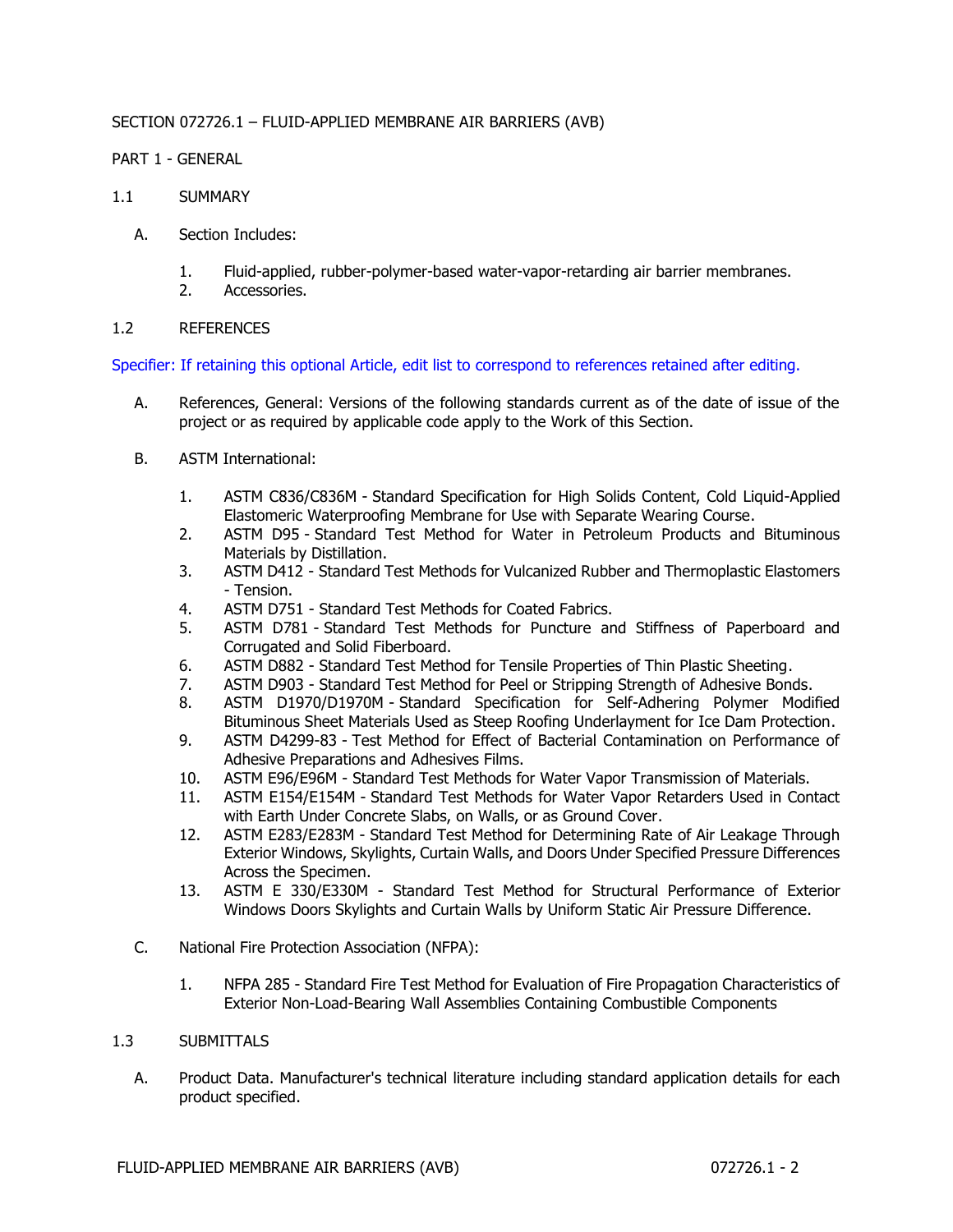- B. Manufacturer Instructions: Include manufacturer's written instructions for substrate preparation.
- C. Shop Drawings: For conditions not addressed by manufacturer's standard details.
	- 1. Show locations and extent of membranes and accessory materials.
	- 2. Include details at substrate joints and cracks, penetrations, corners, and terminations.

## 1.4 QUALITY ASSURANCE

Specifier: Verify availability of approved installers in your area by contacting [Rubber Polymer Company,](https://www.rpcinfo.com/commercial-waterproofing.html) (770) 410-1545.

- A. Installer: Firm with record of successful installations on projects of similar scope and employing workers and supervisors trained and approved by manufacturer.
- B. Mock-Ups: To set quality standards for materials and execution.
	- 1. Install at location acceptable to Architect.
	- 2. Size: [As shown in Drawings] [100 sq. ft. minimum].
- C. Pre-Installation Meeting: Discuss handling and installation techniques, coordination of other work, protection, and scheduling of work adjacent to membranes.
- 1.5 DELIVERY, STORAGE, AND HANDLING
	- A. Deliver materials to project site in original unopened packages with manufacturer's labels intact.
	- B. Comply with manufacturer's instructions for storage. Protect against damage.
	- C. Store materials above 40 deg. F.
- 1.6 FIELD CONDITIONS
	- A. Environmental Limitations: Apply membranes within the range of ambient and substrate temperatures recommended by manufacturer.
	- B. Do not apply to a damp or wet substrate or during snow, rain, fog, or mist.

## PART 2 - PRODUCTS

## 2.1 MANUFACTURER

- A. Manufacturer: Rubber Polymer Company, [www.rpcinfo.com,](https://www.rpcinfo.com/) [sales@rpcinfo.com,](mailto:sales@rpcinfo.com) (770) 410- 1545.
- B. Substitutions: [None acceptable] [In accordance with Instructions to Bidders and Division 01 General Requirements].
- C. Source Limitations: Obtain membrane materials and accessories from single manufacturer.
- 2.2 REGULATORY REQUIREMENTS
	- A. Flame Propagation: Passes NFPA 285 testing as part of an approved assembly.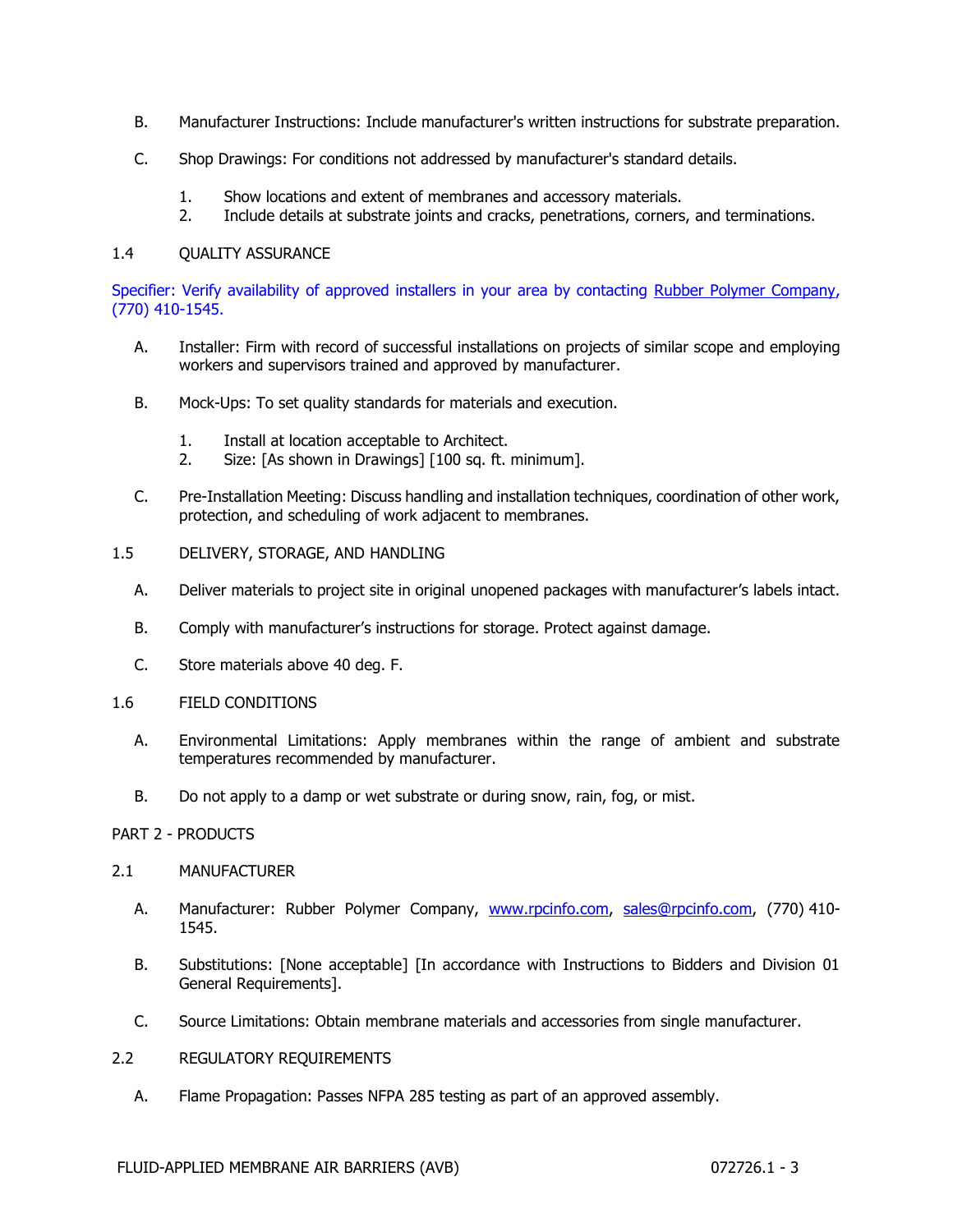## 2.3 AIR AND VAPOR BARRIER MEMBRANE

- A. Air and Vapor Barrier Membrane: Fluid-applied, seamless polymer membrane capable of preventing air and water infiltration exceeding limits specified.
	- 1. Product: [Rub-R-Wall](https://www.rpcinfo.com/prod_rrwairtightvp_main.html)<sup>®</sup> Airtight Air and Vapor Barrier (AVB) System by Rubber Polymer Company.
	- 2. Air Leakage Rate: Maximum 0.0004 cfm/sq. ft. on block or drywall; ASTM E283/E283M.
	- 3. Elongation: Greater than 1,800 percent; ASTM D412, modified.
	- 4. Low-Temp Flexibility: Flexible to -20 deg. F; bend around 0.5 in. mandrel.
	- 5. Abrasion Resistance: Less than 0.10 percent membrane loss; 700 psi on 0.06 by 0.06-inch point moving 1 inch per second.
	- 6. Asphalt Content: 0.0 percent.
	- 7. Block Peel Adhesion: 7.65 lbs./inch; ASTM D903.
	- 8. Drywall Peel Adhesion: 12 lbs./inch; ASTM D903.
	- 9. Crack Bridging: Exceeds 10 cycles to 1/8 inch at 15 deg. F; ASTM C836.
	- 10. Water Vapor Permeance: Maximum 0.08 perms per dry 40-mil coating; ASTM E96/E96M Procedure B, Water Method.
	- 11. Liquid Water Absorption: Less than 0.5 percent weight; ASTM D95.
	- 12. Resistance to Bacteria: No attack; ASTM D4299-83 (modified).
	- 13. Resistance to Gust Wind Load: Resist suction pressure of 62.8 lbs./sq. ft. for 10 seconds with no delamination and no increase in air leakage rate when tested at 1.6 lbs./sq. ft.; ASTM E330/E330M.
	- 14. Resistance to Sustained Wind Load: Resists suction pressure wind load of 20.9 lbs./sq. ft. maintained for 1 hour with no de-lamination and no increase in air leakage rate when tested at 1.6 lbs./sq. ft.; ASTM E283/E283M.
	- 15. Resistance to Chemical Attack: Unaffected by chemicals in concentrations typically found in soils.
	- 16. Solvent Resistance: Exceeds performance of modified asphalts.
	- 17. Life Expectancy: Exceeds 100 years; Arrhenius Projection Theory.

## 2.4 ACCESSORIES

- A. Accessories, General: Provide substrate repair materials, transition strips, and other accessory materials compatible with membrane as required to complete the work and as recommended by membrane manufacturer.
- B. Primer: Manufacturer's standard liquid-applied factory-formulated primer.
	- 1. Product: Rub-R-Wall® SA Primer by Rubber Polymer Company.
- C. Substrate Repair Materials: Manufacturer's standard heavy-bodied rubber mastic; trowel grade.
	- 1. Product: Rub-R-Wall® Mastic by Rubber Polymer Company.
- D. Transition Strips: Self-adhering sheet membrane, 40 mil thickness.
	- 1. Product: Rub-R-Wall® SA by Rubber Polymer Company.